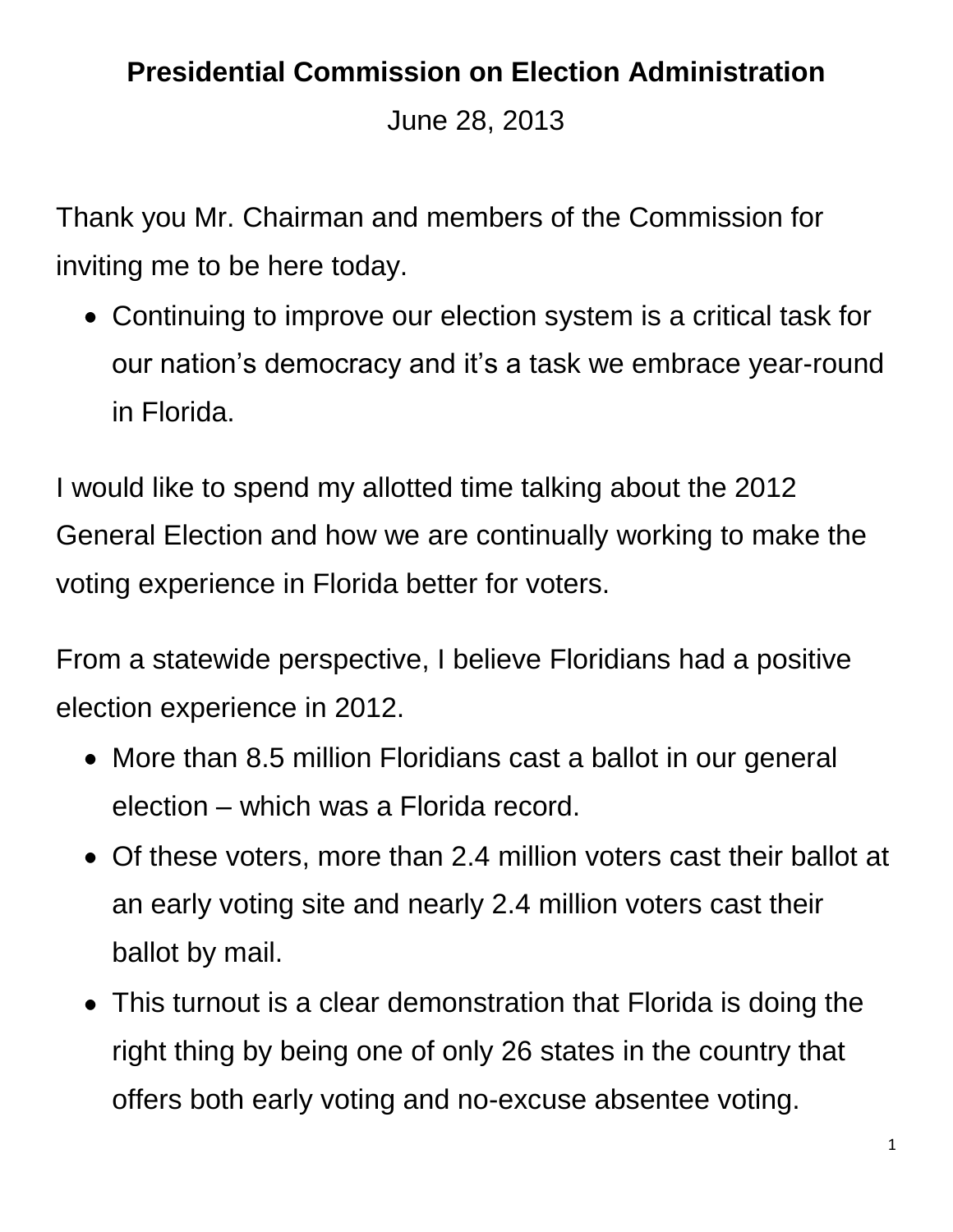But as always after an election, we found areas that needed to be improved upon.

So last December, I traveled across the state at the direction of Governor Scott and met with election experts to learn how we can do better and to make sure voters know that improving the election system is an ongoing effort that takes continual innovation.

My conversations were candid, direct and focused, and they were held with people from varying political parties, interests and backgrounds and from different parts of the state.

- I asked the tough questions about why some voter needs weren't met to the fullest extent possible.
- And in some cases, I found the most fundamental functions of elections administration failed.

The most prominent area I heard needing improvement involved taking further steps to increase the accessibility of our elections.

Even if it's only in a few precincts, there is no reason Floridians should have to wait hours in line to vote.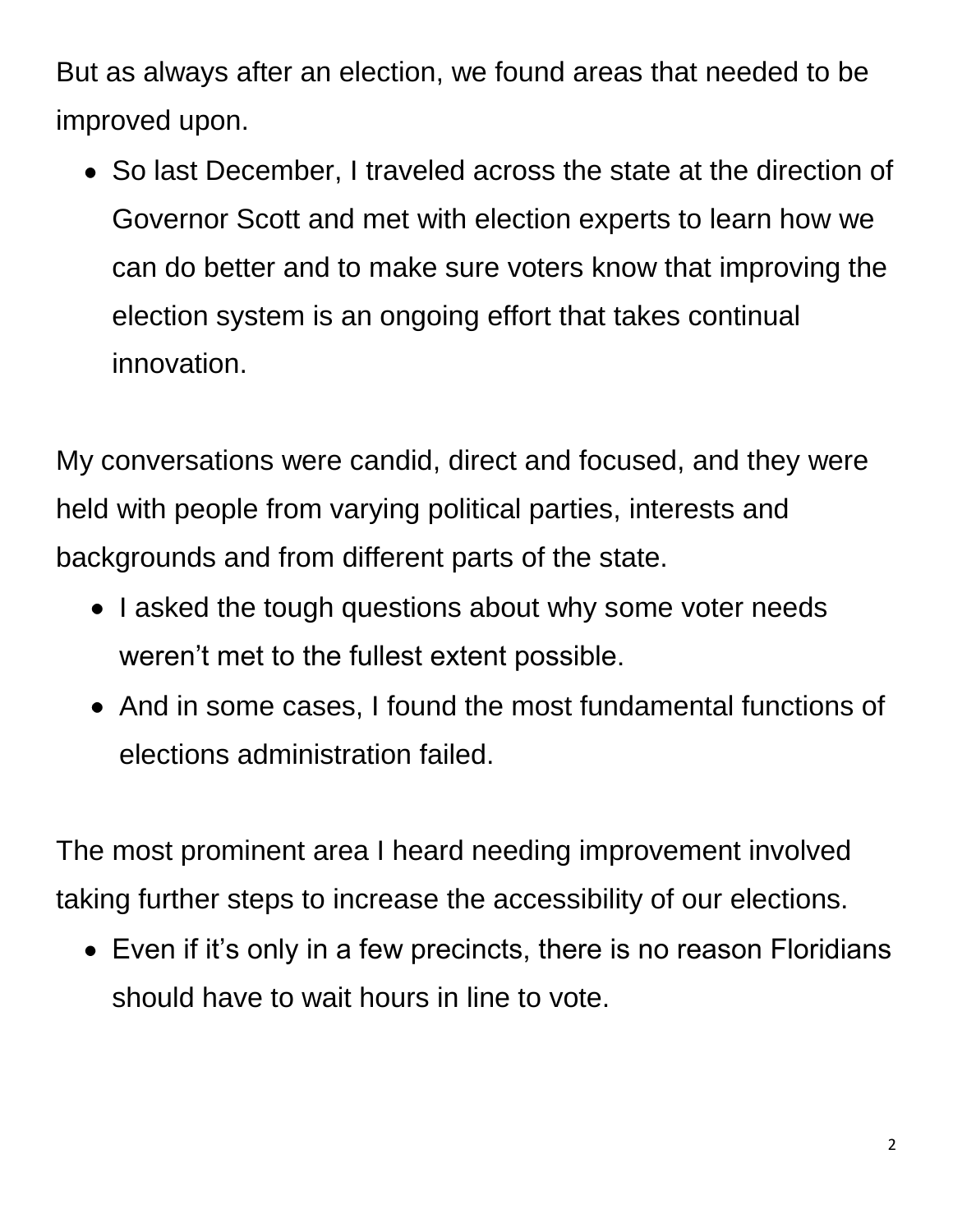Several factors appear to have contributed to Florida's long lines at the polling places.

- These factors included a very long ballot, fewer polling locations, a record number of voters, and in some cases, poor planning by supervisors of elections.
- Knowing this, our department presented Governor Scott and the Florida legislature with a set of recommendations to resolve these issues.

After a collective effort and that continued through the recent legislative session, Governor Scott signed bi-partisan legislation that allows more Floridians to vote and to do so in a timelier manner.

- For example, this legislation increased early voting days from eight days to up to 14 days, and from a maximum of 96 hours to a maximum of 168 hours – a record number of early voting hours for Florida that includes voting on the Sunday before Election Day.
- The legislation also expanded the allowable locations for early voting sites.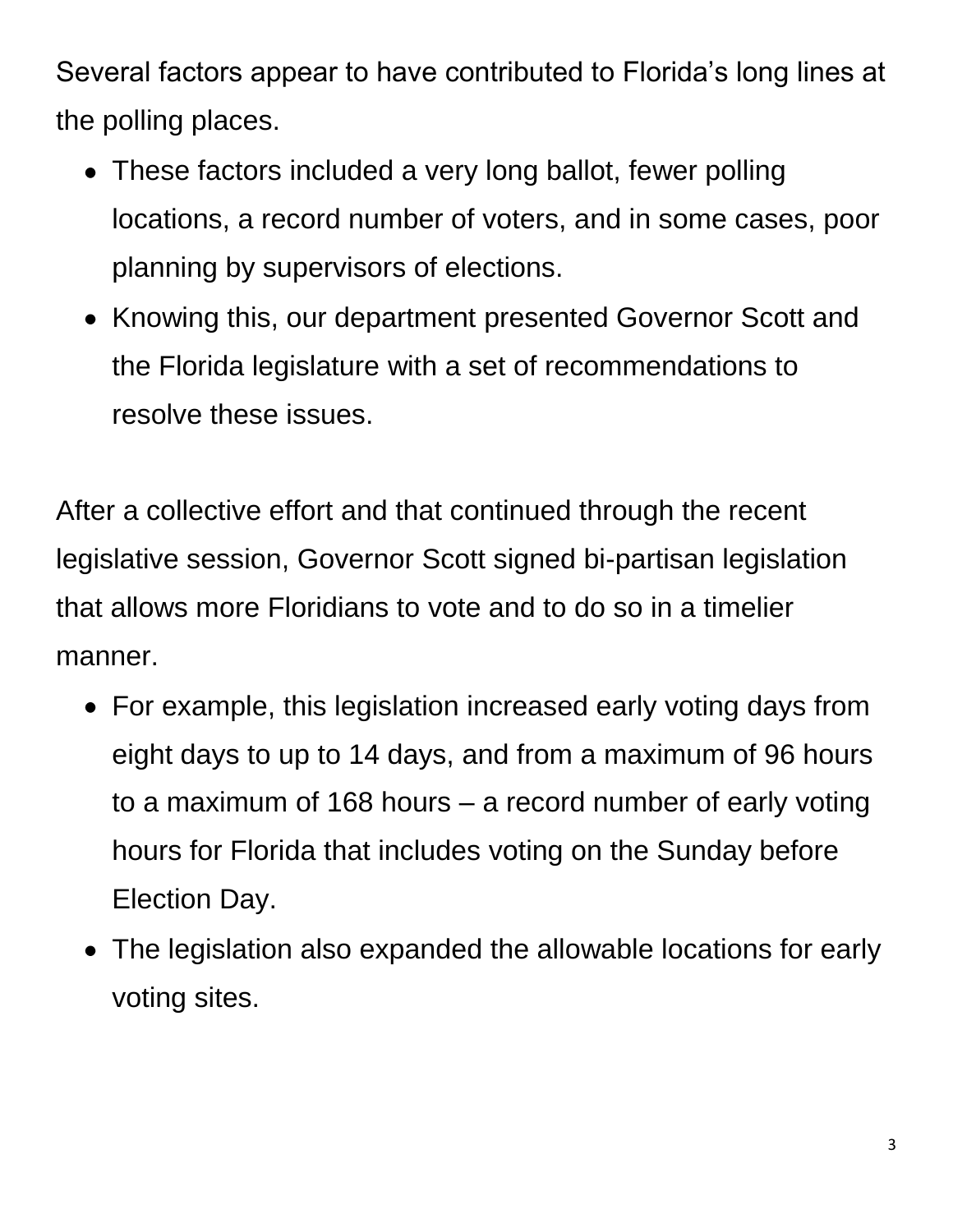- Among many of its other improvements, the legislation also addressed the issue of long ballots by limiting the legislature to the same number of words for proposed constitutional amendments as is limited to citizen petitions.
- And these are just a few examples.

In addition to the steps taken at the statewide level, I intend to hold local officials publicly accountable if they do not meet the needs of their constituents.

- The local administration of an election is a key component to the success of an election.
- All of Florida's supervisors have a responsibility to ensure fair elections.
- One county that doesn't properly serve its voters does a disservice for the entire state and has the potential to cloud the positive steps taken by the rest of the state to conduct a fair and accessible election.

The bottom line: voter confidence needs to be restored and maintained.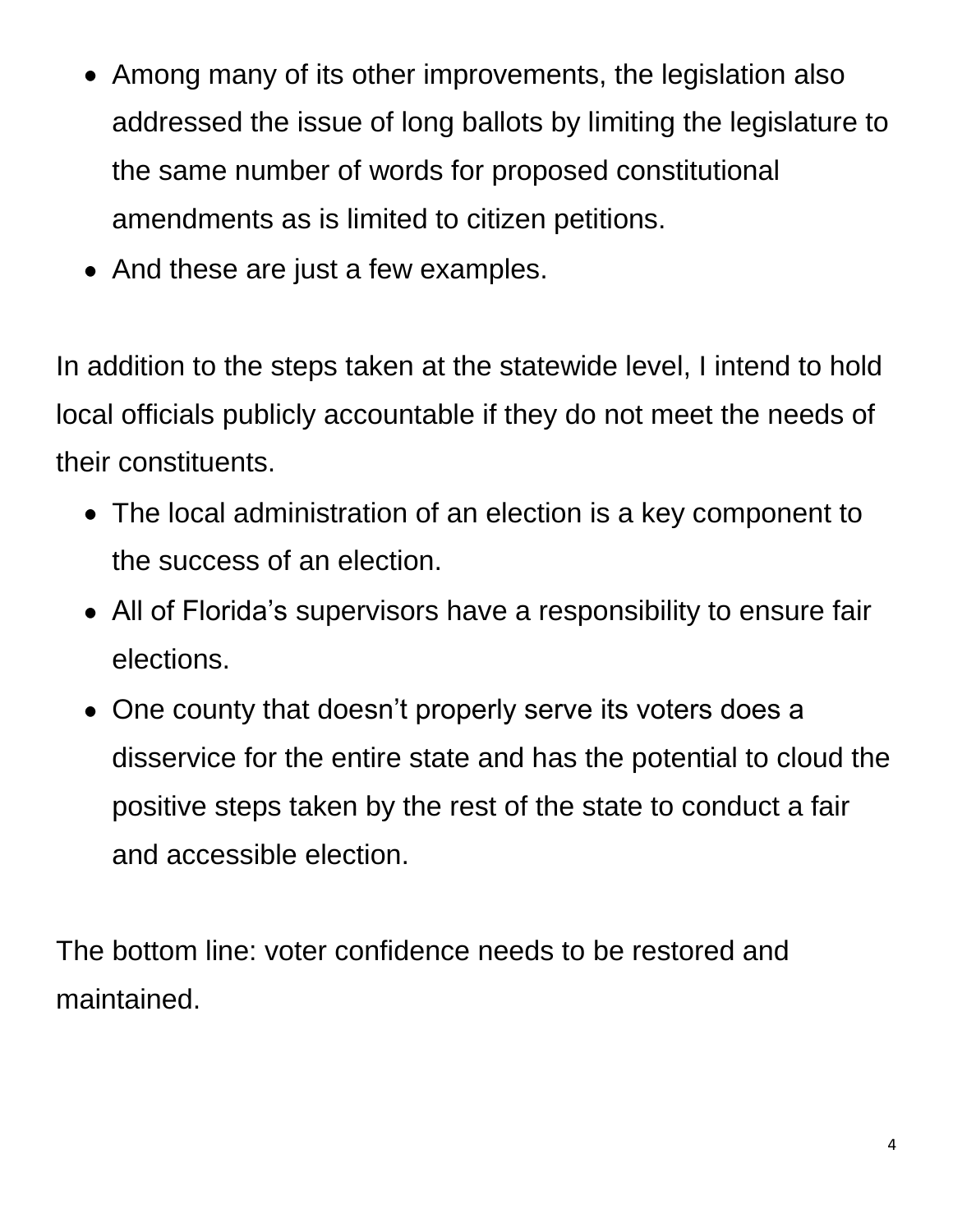Voters are relying on us to ensure their elections are accessible, efficient and fair.

- In a decentralized election system like we have here in Florida, Supervisors of elections and county commissions must take it upon themselves to oversee elections through responsible leadership and efficient administration.
- Similarly, the Florida Legislature must ensure Florida has the best election laws possible in which supervisors of elections may operate.
- And of course, the Department of State and the Division of Elections have a responsibility to the voters as well.

Technology changes, needs change, voter behavior changes and experience encourages more innovation.

• But I am confident we can do a better job for our citizens, because every election can be improved upon.

Florida is soon to be the third largest state in the nation.

- We do not intend to settle for good elections.
- We have a responsibility to conduct great elections.